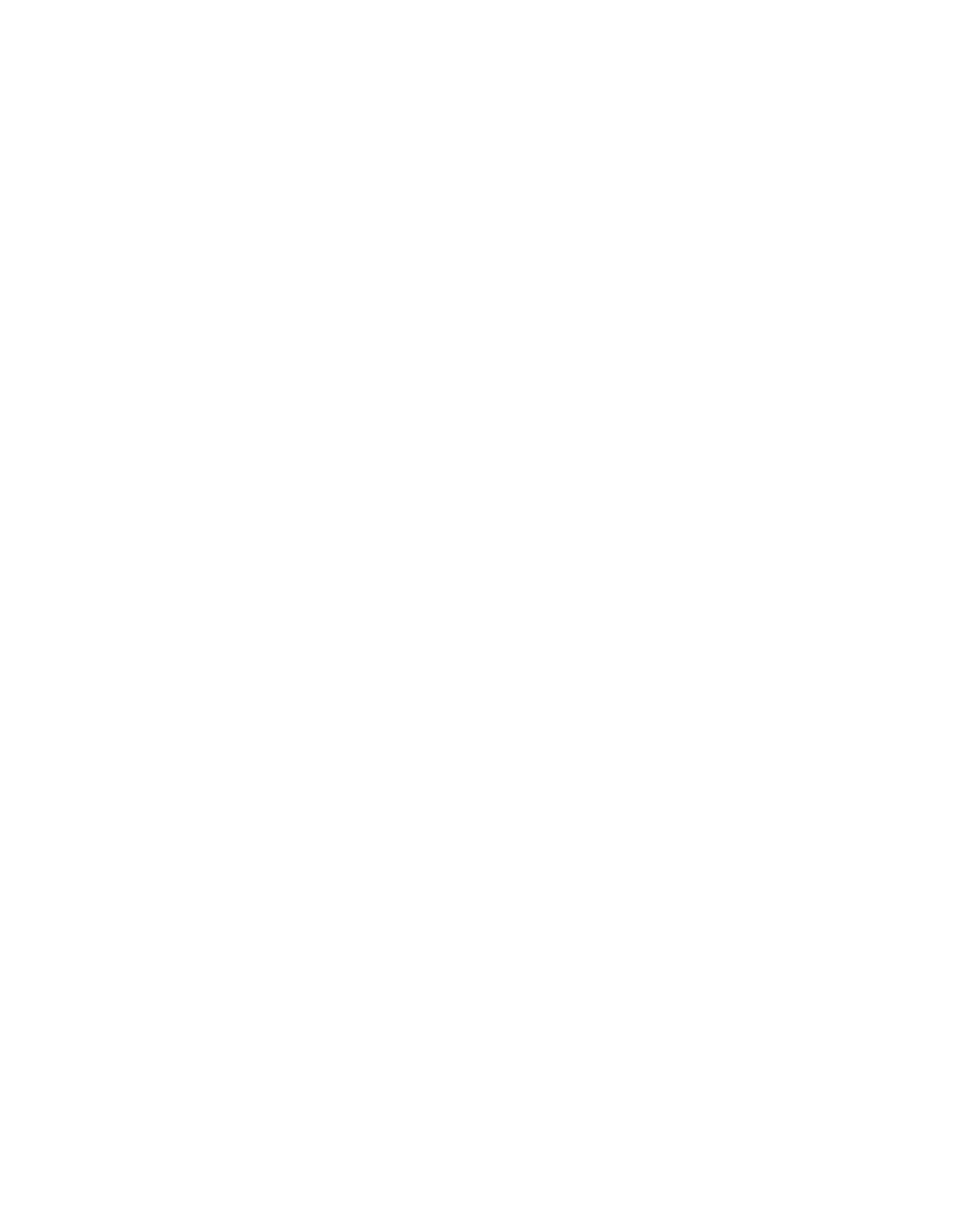A38-WP/34 EX/29 **Appendix** 

#### **APPENDIX**

#### **Resolution 17-xx: Consolidated statement of continuing ICAO policies and practices related to environmental protection – Climate change**

*Whereas* ICAO and its member States recognize the critical importance of providing continuous leadership to international civil aviation in limiting or reducing its emissions that contribute to global climate change;

*Reemphasizing* the vital role which international aviation plays in global economic and social development and the need to ensure that international aviation continues to develop in a sustainable manner;

*Whereas* the ultimate objective of the United Nations Framework Convention on Climate Change (UNFCCC) is to achieve stabilization of greenhouse gas (GHG) concentrations in the atmosphere at a level that would prevent dangerous anthropogenic interference with the climate system;

*Whereas* the Kyoto Protocol, which was adopted by the Conference of the Parties to the UNFCCC in December 1997 and entered into force on 16 February 2005, calls for developed countries (Annex I Parties) to pursue limitation or reduction of greenhouse gases from "aviation bunker fuels" (international aviation) working through ICAO (Article 2.2);

*Acknowledging* that international aviation emissions, currently accounting for less than 2 per cent of total global  $CO<sub>2</sub>$  emissions, are projected to grow as a result of the continued development of the sector;

*Whereas* a comprehensive assessment of aviation's impact on the atmosphere is contained in the special report on *Aviation and the Global Atmosphere*, published in 1999, which was prepared at ICAO's request by the Intergovernmental Panel on Climate Change (IPCC) in collaboration with the Scientific Assessment Panel to the Montreal Protocol on Substances that Deplete the Ozone Layer;

*Whereas* the IPCC special report recognized that the effects of some types of aircraft emissions are well understood, it revealed that the effects of others are not, and identified a number of key areas of scientific uncertainty that limit the ability to project aviation's full impacts on climate and ozone;

*Whereas* ICAO requested that the IPCC include an update of the main findings of the special report in its Fourth Assessment Report, published in 2007 and its Fifth Assessment Report to be published in 2014;

*Noting* the scientific view that the increase in global average temperature above pre-industrial levels ought not to exceed 2°C;

*Acknowledging* the principles and provisions on common but differentiated responsibilities and respective capabilities, and with developed countries taking the lead under the UNFCCC and the Kyoto Protocol;

*Also acknowledging* the principles of non-discrimination and equal and fair opportunities to develop international aviation set forth in the Chicago Convention;

*Recognizing* that this Resolution does not set a precedent for or prejudge the outcome of negotiations under the UNFCCC and its Kyoto Protocol nor represent the position of the Parties to the UNFCCC and its Kyoto Protocol;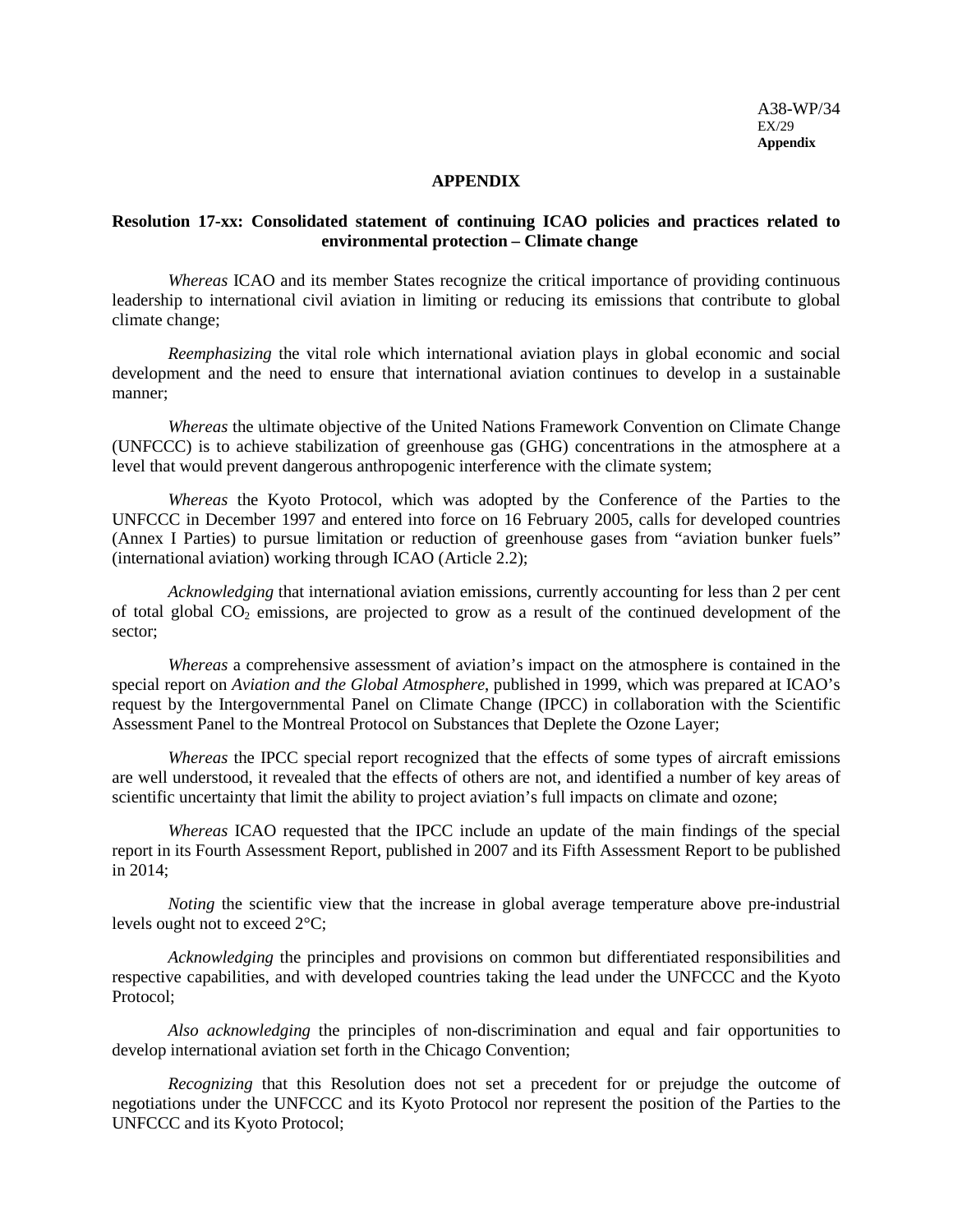*Noting* that, consistent with Assembly Resolution A36-22, the High-level Meeting on International Aviation and Climate Change in October 2009 (HLM-ENV/09) endorsed the Programme of Action on International Aviation and Climate Change which included global aspirational goals in the form of fuel efficiency, a basket of measures and the means to measure progress;

*Recognizing* that the aspirational goal of 2 per cent annual fuel efficiency improvement is unlikely to deliver the level of reduction necessary to stabilize and then reduce aviation's absolute emissions contribution to climate change, and that goals of more ambition will need to be considered to deliver a sustainable path for aviation;

*Noting* that, to promote sustainable growth of aviation, a comprehensive approach, consisting of work on technology and standards, and on operational and market-based measures to reduce emissions is necessary;

*Acknowledging* the significant technological progress made in the aviation sector, with aircraft produced today being about 80 per cent more fuel efficient per passenger kilometre than in the 1960's;

*Welcoming* the agreement by the Committee on Aviation Environmental Protection (CAEP) of certification requirements for a global  $CO<sub>2</sub>$  Standard for aircraft;

*Recognizing* that air traffic management (ATM) measures under the ICAO's Global Air Navigation Plan contribute to enhanced operational efficiency and the reduction of aircraft  $CO<sub>2</sub>$ emissions;

*Welcoming* the adoption of the Aviation System Block Upgrades (ASBUs) strategy at the ICAO Twelfth Air Navigation Conference in November 2012;

*Noting* that the HLM-ENV/09 declared that ICAO would establish a process to develop a framework for market based measures in international aviation, taking into account the conclusions of the HLM-ENV/9 and outcome of the UNFCCC COP 15 and bearing in mind relevant ICAO Assembly resolutions and the appendices with a view to complete this process expeditiously; *{ MBMs }*

*Recalling* that Assembly Resolution A37-19 requested the Council, with the support of member States, to undertake work to develop a framework for market-based measures (MBMs) in international aviation, including further elaboration of the guiding principles listed in the Annex to A37-19, for consideration by the 38th Session of the ICAO Assembly; *{ MBMs }*

*Recognizing* the importance of avoiding a multiplicity of approaches for the design and implementation of MBM framework and MBM schemes; *{ MBMs }*

*Recalling* that Assembly Resolution A37-19 requested the Council to explore the feasibility of a global MBM scheme to address emissions from international aviation; *{ MBMs }*

*Noting* the decision of the Council on 9 November 2012, which recognized that the results of the qualitative and quantitative analysis of the three options for a global MBM scheme evaluated by the Secretariat with the support of the Experts on MBMs demonstrated that all three options were technically feasible and had the capacity to contribute to achieving ICAO's environmental goals, and that the Council agreed that further quantitative analysis of the three options needed to be undertaken to develop more robust and concrete conclusions; *{ MBMs }*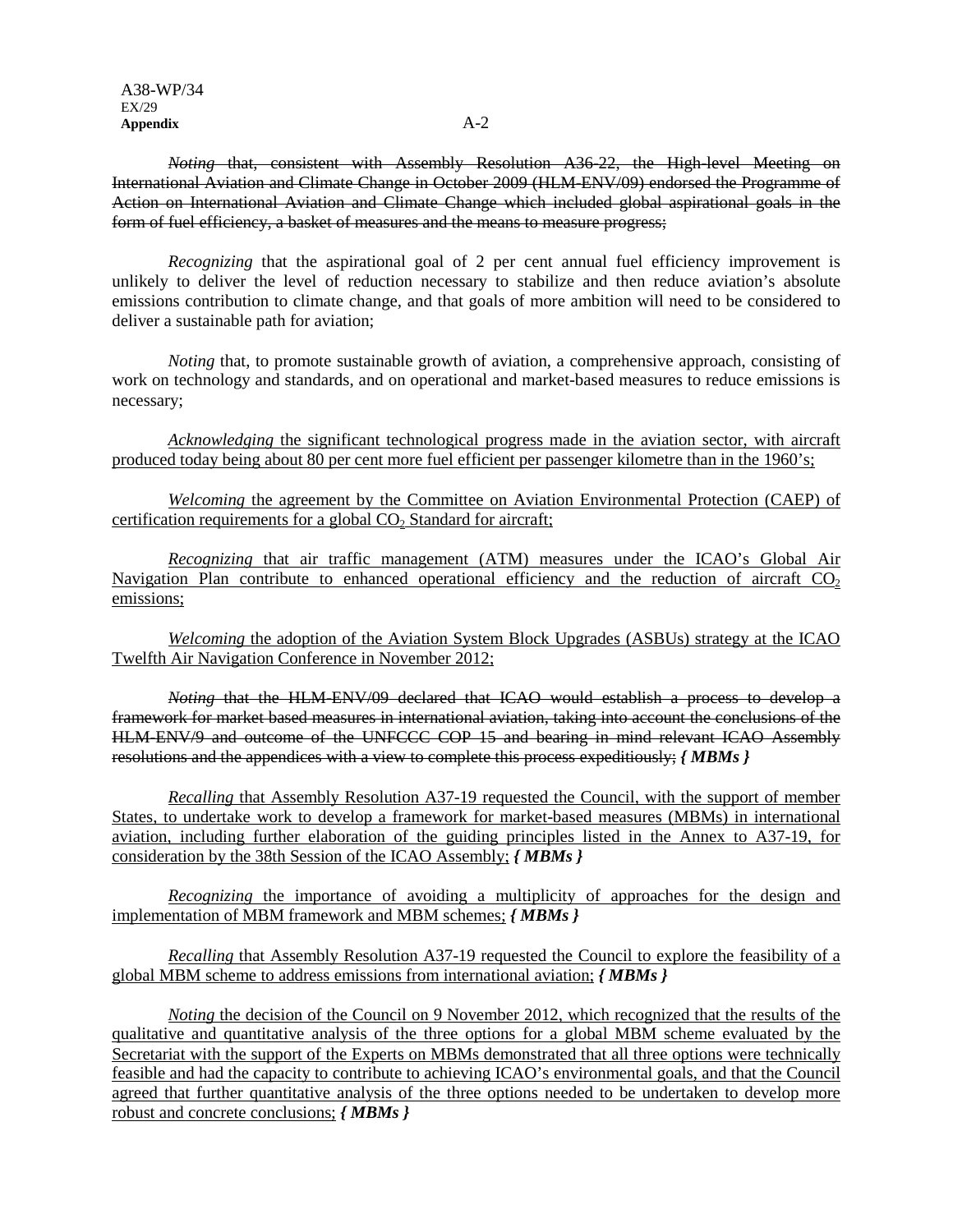*Recognizing* the potential desirability of a global MBM scheme in terms of providing an additional means of promoting achievement of the aspirational global goal referred to in paragraph 7; *{ MBMs }*

*Noting* the support of the aviation industry for a single global carbon offsetting scheme, as opposed to a patchwork of State and regional MBMs, as a cost effective measure to complement a broader package of measures including technology, operations and infrastructure measures; *{ MBMs }*

*Noting* that the Conference on Aviation and Alternative Fuels in November 2009 (CAAF/09) endorsed the use of sustainable alternative fuels for aviation, particularly the use of drop-in fuels in the short to mid-term, as an important means of reducing aviation emissions;

*Also noting* that the CAAF/09 established an ICAO Global Framework for Aviation Alternative Fuels (GFAAF);

*Noting* the progress achieved in proving the technological feasibility of drop-in sustainable alternative fuels for aviation and that such fuels will require the introduction of appropriate policies and incentives to create a long-term market perspective and address the initial price gap with conventional jet fuel;

*Acknowledging* the need for such fuels to be developed and deployed in an economically feasible, socially and environmentally acceptable manner and the need for increased harmonization of the approaches to sustainability;

*Noting* that, consistent with Assembly Resolution A37-19, a substantial strategy for capacity building was undertaken by the Organization to assist the preparation and submission of States' action plans, including the holding of hands-on training workshops and the development of guidance material, an interactive web-interface and the ICAO Fuel Savings Estimation Tool (IFSET);

*Welcoming* that, as of 30 June 2013, 61 member States that represent 78.89 per cent of global international air traffic voluntarily prepared and submitted their action plans to ICAO;

*Noting* that the ICAO "Assistance for Action – Aviation and Climate Change" Seminar in October 2012 highlighted the active involvement of member States and international organizations in the activities related to States' action plans, explored possible sources of financial support for environmental action and provided an opportunity to share information and build partnerships in order to facilitate assistance identified by States for the preparation and implementation of their action plans;

*Recognizing* the different circumstances among States in their capacity to respond to the challenges associated with climate change and the need to provide necessary support, in particular to developing countries and States having particular needs;

*Affirming* that specific measures to assist developing States as well as to facilitate access to financial support, technology transfer and capacity building should be initiated as soon as possible;

*Whereas* the Kyoto Protocol provides for different flexible instruments (such as the Clean Development Mechanism — CDM) which would benefit projects involving developing States;

*Affirming* that addressing GHG emissions from international aviation requires the active engagement and cooperation of States and the industry, and *noting* the collective commitments announced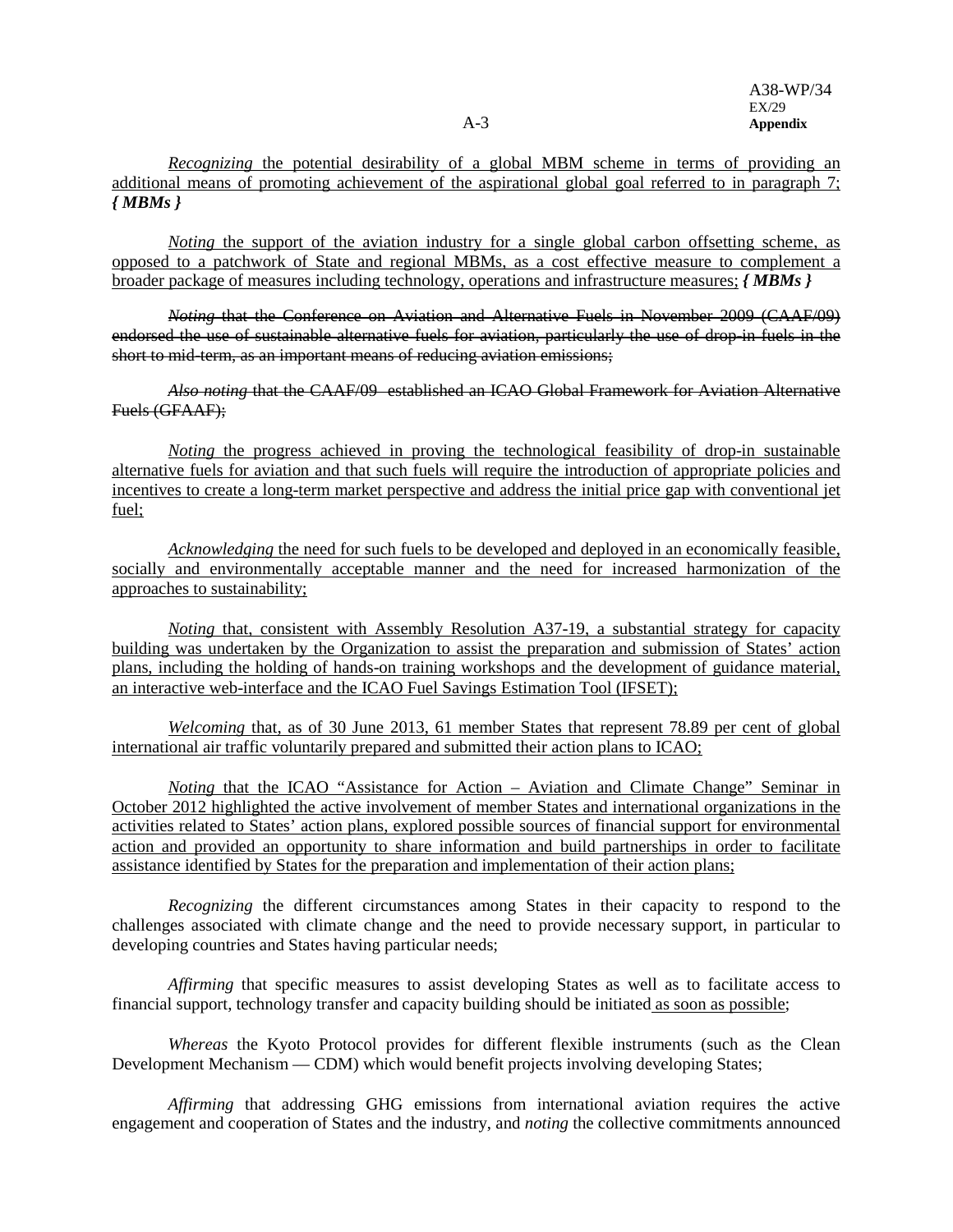by Airports Council International (ACI), Civil Air Navigation Services Organisation (CANSO), International Air Transport Association (IATA), and International Coordinating Council of Aerospace Industries Associations (ICCAIA) on behalf of the international air transport industry to continuously improve  $CO<sub>2</sub>$  efficiency by an average of 1.5 per cent per annum from 2009 until 2020, to achieve carbon neutral growth from 2020 and to reduce reducing its carbon emissions by 50 per cent by 2050 compared to 2005 levels;

*Recognizing* the need to monitor and report the potential impacts of climate change on international aviation operations and related infrastructure; and

*Recognizing* the progress made by ICAO in its implementation of the Climate Neutral UN initiative and the significant support provided by ICAO to the initiative, in particular through the development of a common methodology for calculating GHG emissions from air travel;

#### *The Assembly:*

1. *Resolves* that this Resolution, together with Resolution A38-yyA37-18: Consolidated statement of continuing ICAO policies and practices related to environmental protection - General provisions, noise and local air quality, supersede Resolutions A37-18 and A37-19A36-22 and constitute the consolidated statement of continuing ICAO policies and practices related to environmental protection;

- 2. *Requests* the Council to:
	- a) ensure that ICAO exercise continuous leadership on environmental issues relating to international civil aviation, including GHG emissions;
	- b) continue to study policy options to limit or reduce the environmental impact of aircraft engine emissions and to develop concrete proposals and provide advice as soon as possible to the Conference of the Parties of the UNFCCC, encompassing technical solutions and market-based measures, and taking into account potential implications of such measures for developing as well as developed countries; and
	- c) continue to cooperate with organizations involved in policy-making in this field, notably with the Conference of the Parties to the UNFCCC;
- 3. *Reiterates* that:
	- a) ICAO should continue to take initiatives to promote information on scientific understanding of aviation's impact and action undertaken to address aviation emissions and continue to provide the forum to facilitate discussions on solutions to address aviation emissions; and
	- b) emphasis should be on those policy options that will reduce aircraft engine emissions without negatively impacting the growth of air transport especially in developing economies;

4. *Reaffirms* that this Resolution does not set a precedent for or prejudge the outcome of negotiations under the UNFCCC and its Kyoto Protocol nor represent the position of the Parties to the UNFCCC and its Kyoto Protocol;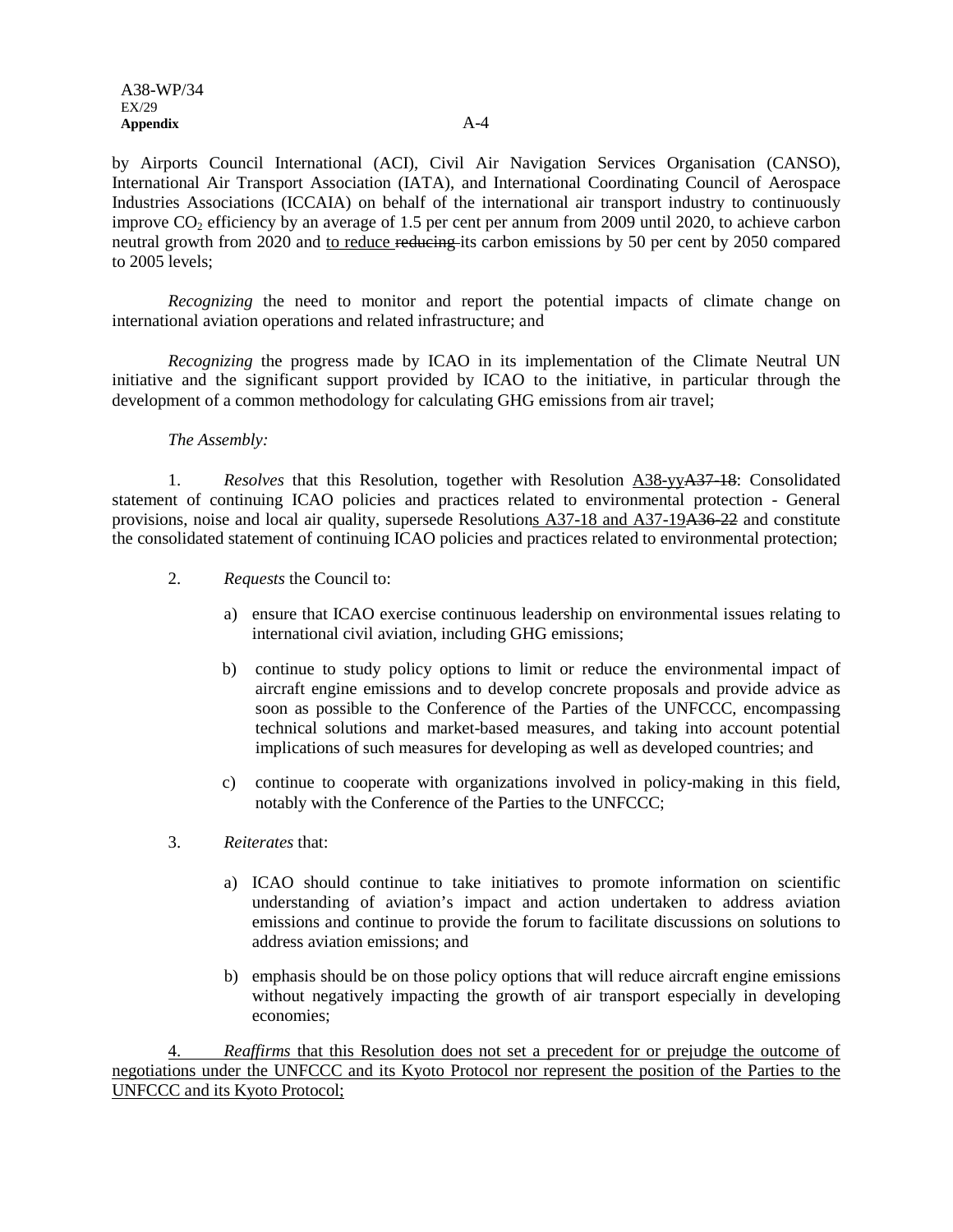# *Global Aspirational Goals – paragraphs 5 to 10*

5 4 . *Resolves* that States and relevant organizations will work through ICAO to achieve a global annual average fuel efficiency improvement of 2 per cent until 2020 and an aspirational global fuel efficiency improvement rate of 2 per cent per annum from 2021 to 2050, calculated on the basis of volume of fuel used per revenue tonne kilometre performed;

65. *Agrees* that the goals mentioned in paragraph 5 4 above would not attribute specific obligations to individual States, and the different circumstances, respective capabilities and contribution of developing and developed States to the concentration of aviation GHG emissions in the atmosphere will determine how each State may voluntarily contribute to achieving the global aspirational goals;

76. *Also resolves* that, without any attribution of specific obligations to individual States, ICAO and its member States with relevant organizations will work together to strive to achieve a collective medium term global aspirational goal of keeping the global net carbon emissions from international aviation from 2020 at the same level, taking into account: the special circumstances and respective capabilities of States, in particular developing countries; the maturity of aviation markets; the sustainable growth of the international aviation industry; and that emissions may increase due to the expected growth in international air traffic until lower emitting technologies and fuels and other mitigating measures are developed and deployed;

- a) the special circumstances and respective capabilities of developing countries;
- b) that the different circumstances, respective capabilities and contribution of States to the concentration of aviation GHG emissions in the atmosphere will determine how each State may contribute to achieving the global aspirational goals;
- c) that some States may take more ambitious actions prior to 2020, which may offset an increase in emissions from the growth of air transport in developing States;
- d) the maturity of aviation markets;
- e) the sustainable growth of the international aviation industry; and
- f) that emissions may increase due to the expected growth in international air traffic until lower emitting technologies and fuels and other mitigating measures are developed and deployed;

8. *Recognizes* the many actions that ICAO member States have taken and intend to take in support of the achievement of the collective aspirational goals, including air traffic management modernization, acceleration of the use of fuel-efficient aircraft technologies, and the development and deployment of sustainable alternative fuels, and *encourages* further such efforts;

97. *Agrees* to review, at its 39th38th Session, the goal mentioned in paragraph 76 above in light of progress towards the goal, new studies regarding the feasibility of achieving the goal, and relevant information from States;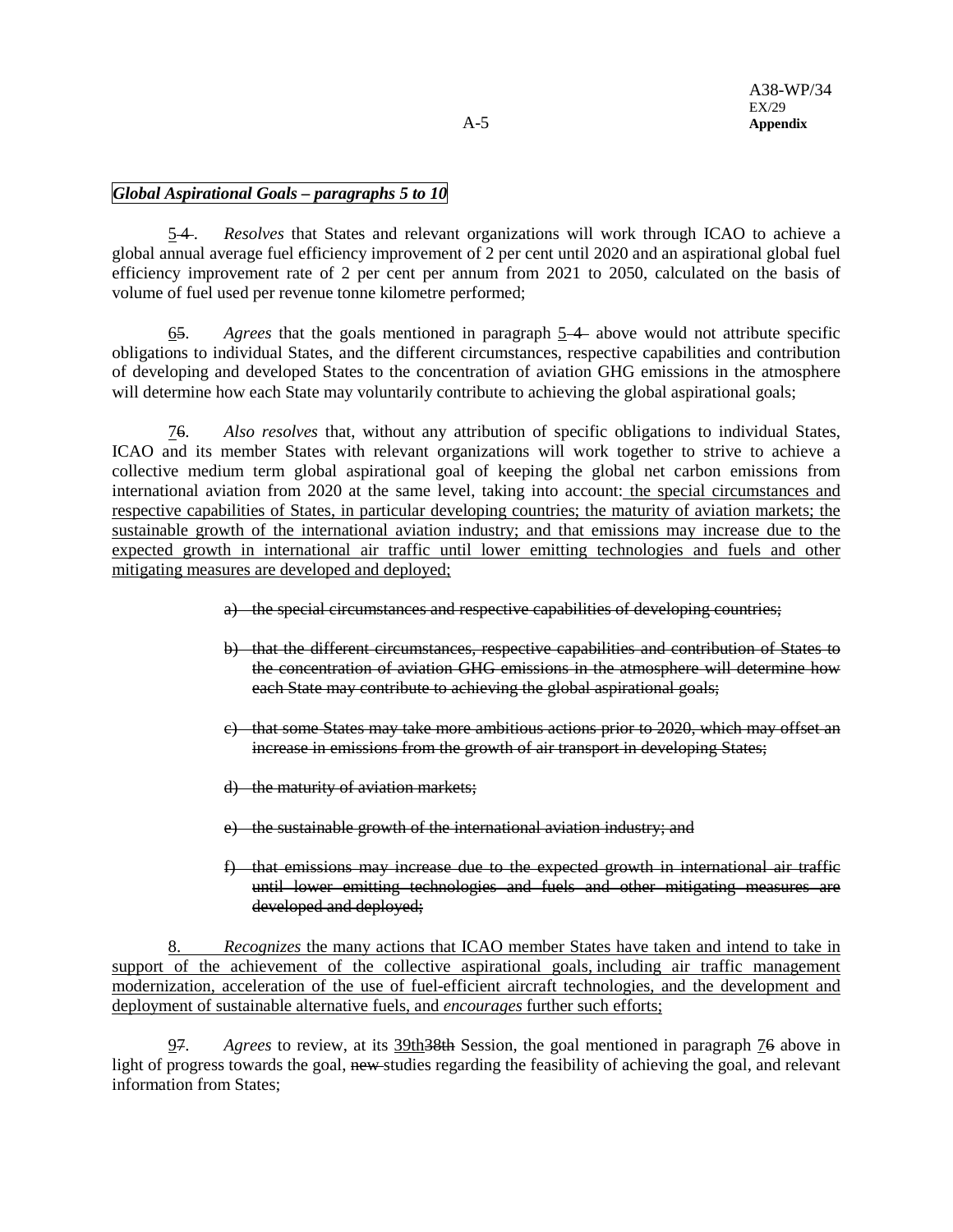108. *Requests* the Council to continue to explore the feasibility of a long term global aspirational goal for international aviation, through conducting detailed studies assessing the attainability and impacts of any goals proposed, including the impact on growth as well as costs in all countries, especially developing countries, for the progress of the work to be presented to the 39th 38th Session of the ICAO Assembly. Assessment of long term goals should include information from member States on their experiences working towards the medium term goal.

## *States' Action Plans / Assistance to Sates – paragraphs 11 to 15*

119. *Further encourages* States to submit their voluntary action plans outlining their respective policies and actions, and annual reporting on international aviation  $CO<sub>2</sub>$  emissions to ICAO;

1210. *Invites* those States that choose to prepare or update their action plans to submit them to ICAO as soon as possible preferably by the end of June 2015 2012 and once every three years thereafter, in order that ICAO can continue to compile the information in relation to achieving the global aspirational goals, and the action plans should include information on the basket of measures considered by States, reflecting their respective national capacities and circumstances, information on the expected environmental benefits from the implementation of the measures chosen from the basket, and information on any specific assistance needs;

13. *Encourage* States that already submitted their action plans to share information contained in their action plans and build partnerships with other member States in order to support those States that have not prepared their action plans;

14. *Encourage* States to make their action plans available to the public, taking into account the commercial sensitivity of information contained in States' action plans;

1511. *Requests* the Council to facilitate the dissemination of economic and technical studies and best practices related to aspirational goals and to continue to provide guidance and other technical assistance for the preparation and update of States' action plans prior to the end of June 20152012, in order for States to conduct their necessary studies and to voluntarily submit their action plans to ICAO;

12. *Resolves* that a *de minimis* threshold of international aviation activity of 1 per cent of total revenue ton kilometres should apply to the submission of States' action plans as follows:

- a) States below the threshold are not expected to submit action plans towards achieving the global goals; and
- b) States below the threshold but that otherwise have agreed to voluntarily contribute to achieving the global goals are expected to submit action plans;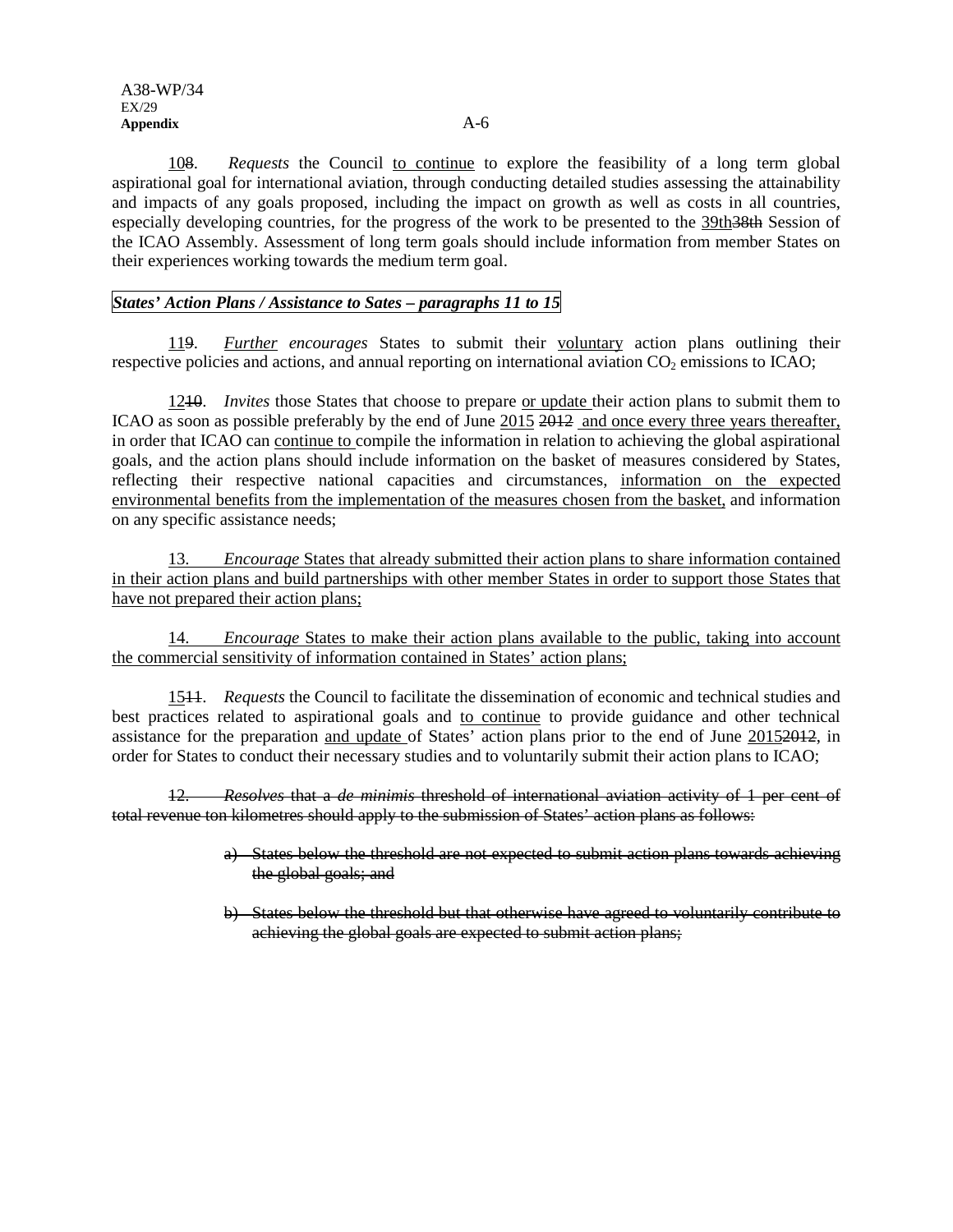# *Market-Based Measures – paragraphs 16 to 28*

13. *Requests* the Council, with the support of member States, to undertake work to develop a framework for market-based measures (MBMs) in international aviation, including further elaboration of the guiding principles listed in the Annex, for consideration by the 38th Session of the ICAO Assembly;

1614. *Urges* States to respect the guiding principles listed in the Annex, when designing new and implementing existing MBMs for international aviation, and to engage in constructive bilateral and/or multilateral consultations and negotiations with other States to reach an agreement;

17. *Recognizes* that States or groups of States may choose, prior to the full implementation of a global MBM scheme, to implement MBMs that apply to flights to or from third countries which depart or arrive at airports in that State or group of States for the portion of those flights within the airspace of that State or group of States, and would fully cover all emissions from flights which both depart and arrive at airports in that State or group of States;

18. *Resolves* that States or groups of States that wish to implement new MBMs as described in paragraph 17 above should grant exemptions for application of MBMs on routes to and from developing States whose share of international civil aviation activities is below the threshold of 1% of total revenue ton kilometers of international civil aviation activities, until the global scheme is decided;

19. *Urges* States or groups of States that wish to implement new MBMs which cover emissions beyond the scope described in paragraph 17 above or expand existing MBMs beyond this scope, to engage in constructive bilateral and/or multilateral consultations and negotiations with other States to reach an agreement;

15. *Resolves* on a *de minimis* threshold of international aviation activity, consistent with the guiding principles in the Annex, of 1 per cent of total revenue ton kilometres to MBMs as follows:

- a) commercial aircraft operators of States below the threshold should qualify for exemption for application of MBMs that are established on national, regional and global levels; and
- b) States and regions implementing MBMs may wish to also consider an exemption for other small aircraft operators;

16. *Requests* the Council to review the *de minimis* threshold to MBMs in paragraph 15, taking into account specific circumstances of States and potential impacts on the aviation industry and markets, and with regard to the guiding principles listed in the Annex, by the end of 2011;

17. *Urges* States to review existing and planned MBMs for international aviation to ensure their consistency with the guiding principles listed in the Annex and the provisions in paragraphs 15 and 16 above;

- 20. *Decides* to develop a global MBM scheme for international aviation;
- 21. *Requests* the Council to:
	- a) finalize the work on the technical aspects, environmental benefits, economic impacts on international aviation and modalities of the three options for a global MBM scheme, building on the progress made by the Council, as well as taking into account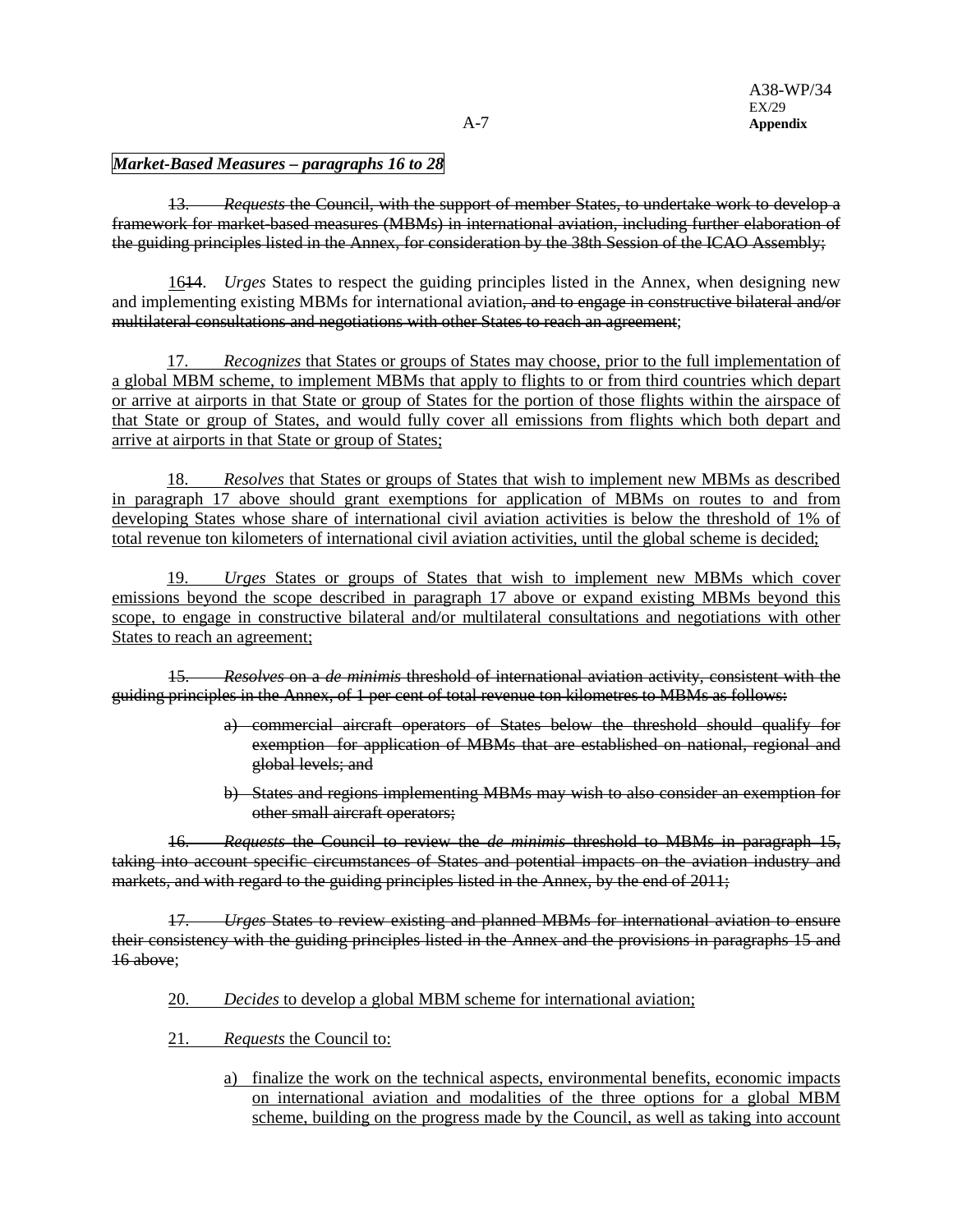the proposal of the aviation industry and other international developments, as appropriate, and without prejudice to the negotiations under the UNFCCC;

- b) make a recommendation on a global MBM scheme that addresses key design elements, including a means to take into account special circumstances and respective capabilities as provided for in paragraphs 22 to 26 below, and the mechanisms for the implementation of the scheme from 2020 as part of a basket of measures which also include technologies, operational improvements and sustainable alternative fuels to achieve ICAO's global aspirational goals; and
- c) report the results of the work in sub-paragraphs a) and b) above, for decision by the 39th Session of the Assembly;

22. *Resolves* that an MBM should take into account the special circumstances and respective capabilities of States, in particular developing States, while minimizing market distortion;

23. *Also resolves* that special circumstances and respective capabilities of developing States could be accommodated through *de minimis* exemptions from, or phased implementation for, the application of an MBM to particular routes or markets with low levels of international aviation activity, particularly those serving developing States;

24. *Also resolves* that, the administrative burden associated with the implementation of an MBM to States or aircraft operators with very low levels of international aviation activity should not exceed the benefits from their participation in the MBM, and that exemptions from the application of the MBM to such States or aircraft operators should be considered, while maintaining the environmental integrity of the MBM;

25. *Also resolves* that adjustments to MBM requirements for aircraft operators could be on the basis of fast growth, early action to improve fuel efficiency, and provisions for new entrants;

26. *Further resolves* that, to the extent that the implementation of an MBM generates revenues, it should be used in consistency with guiding principle n) in the Annex;

2719. *Recognizes* that in the short term voluntary carbon offsetting schemes constitute a practical way to offset CO<sub>2</sub> emissions, and *invites* States to encourage their operators wishing to take early actions to use carbon offsetting, particularly through the use of credits generated from internationally recognized schemes such as the CDM;

2820. *Requests* the Council to collect information on the volume of carbon offsets purchased in relation to air transport, including through States' action plans submitted to ICAO, and to continue to develop and disseminate best practices and tools, such as the ICAO Carbon Emissions Calculator, that will help harmonize the implementation of carbon offset programmes;

29. *Requests* the Council to maintain and enhance appropriate standard methodologies and a mechanism to measure/estimate, monitor and verify global GHG emissions from international aviation, and States support the work of ICAO on measuring progress through the reporting of annual data on traffic, fuel consumption and  $CO<sub>2</sub>$  emissions;

30. *Requests* the Council to request States to continue to support the efforts of ICAO on enhancing the reliability of measuring/estimating global GHG emissions from international aviation;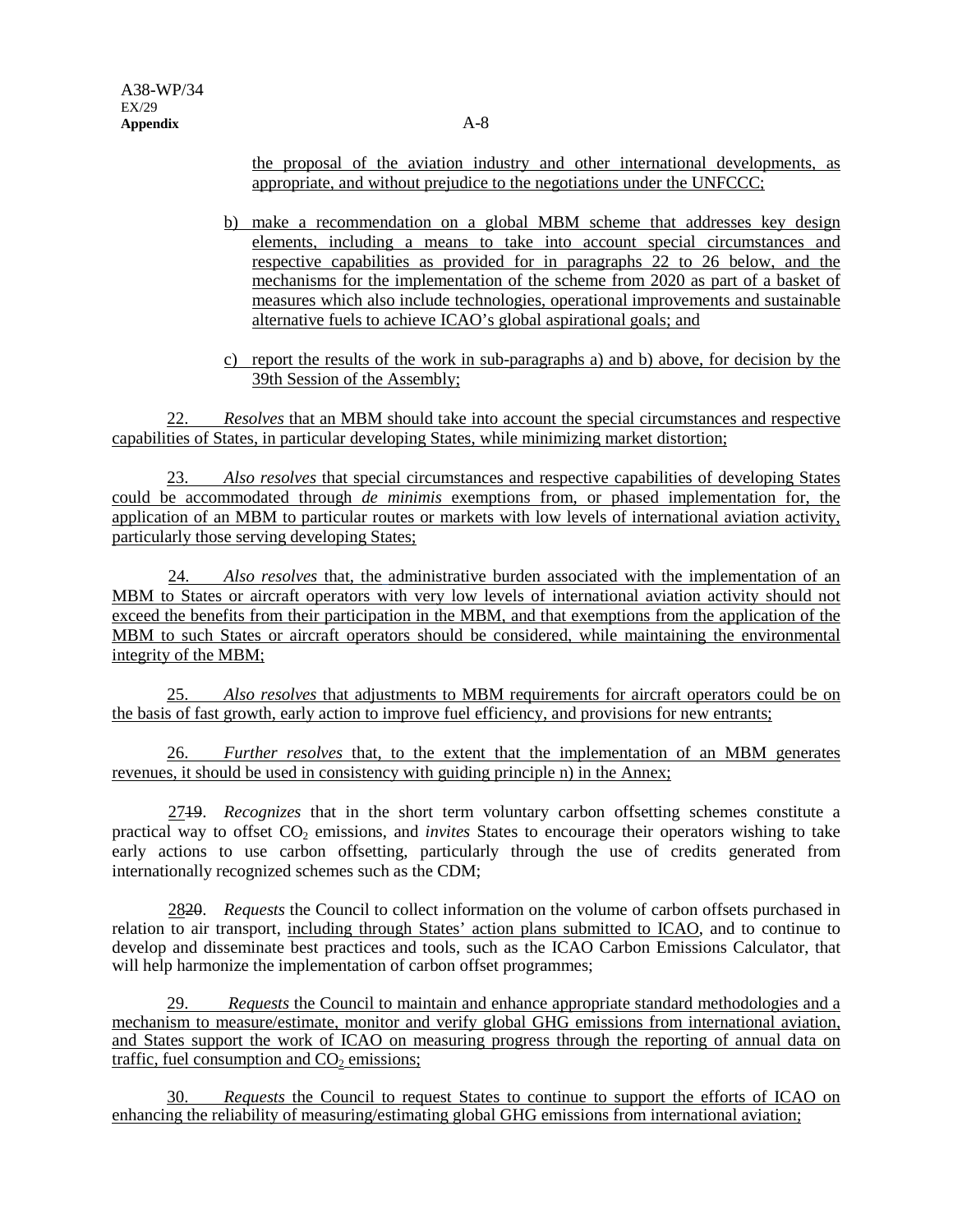$3124$ . *Requests* the Council to regularly report  $CO<sub>2</sub>$  emissions from international aviation to the UNFCCC, as part of its contribution to assessing progress made in the implementation actions in the sector based on information approved by its member States;

32. *Requests* that ICAO and its member States express a clear concern, through the UNFCCC process, on the use of international aviation as a potential source for the mobilization of revenue for climate finance to the other sectors, in order to ensure that international aviation would not be targeted as a source of such revenue in a disproportionate manner;

*Assistance to States – paragraph 33*

- 3322. *Requests* the Council to:
	- a) continue to play a pivotal role in providing assistance to its member States through the dissemination of the latest information on best practices and the provision of guidance and other technical assistance to enhance capacity building and technology transfer, including through the ICAO Technical Cooperation Programme;
	- b) consolidate and build on the partnership with other international organizations to meet the assistance needs of ICAO's member States, including through their action plans, which will bring about reductions in international aviation emissions;
	- $\theta$  c) continue to study, identify and develop processes and mechanisms to facilitate the provision of technical and financial assistance, as well as facilitate access to existing and new financial resources, technology transfer and capacity building, to developing countries and report on its progress, including processes and mechanisms developed, results achieved as well as further recommendations, preliminarily by the end of 2015 2012 and at the 39th 38th Session of the Assembly; and
	- b) d) continue to initiate specific measures to assist developing States as well as to facilitate access to financial resources, technology transfer and capacity building;
- 3423. *Requests* States to:
	- a) promote scientific research aimed at continuing to address the uncertainties identified in the IPCC special report on Aviation and the Global Atmosphere and in the Fourth Assessment report;
	- b) ensure that future international assessments of climate change undertaken by IPCC and other relevant United Nations bodies include updated information, if any, on aircraft-induced effects on the atmosphere;

## *Technological and Operational Measures – paragraphs 34. c) to g)*

- c) consider policies to encourage the introduction of more fuel efficient aircraft in the market;
- e) d) accelerate investments on research and development to bring to market even more efficient technology by 2020;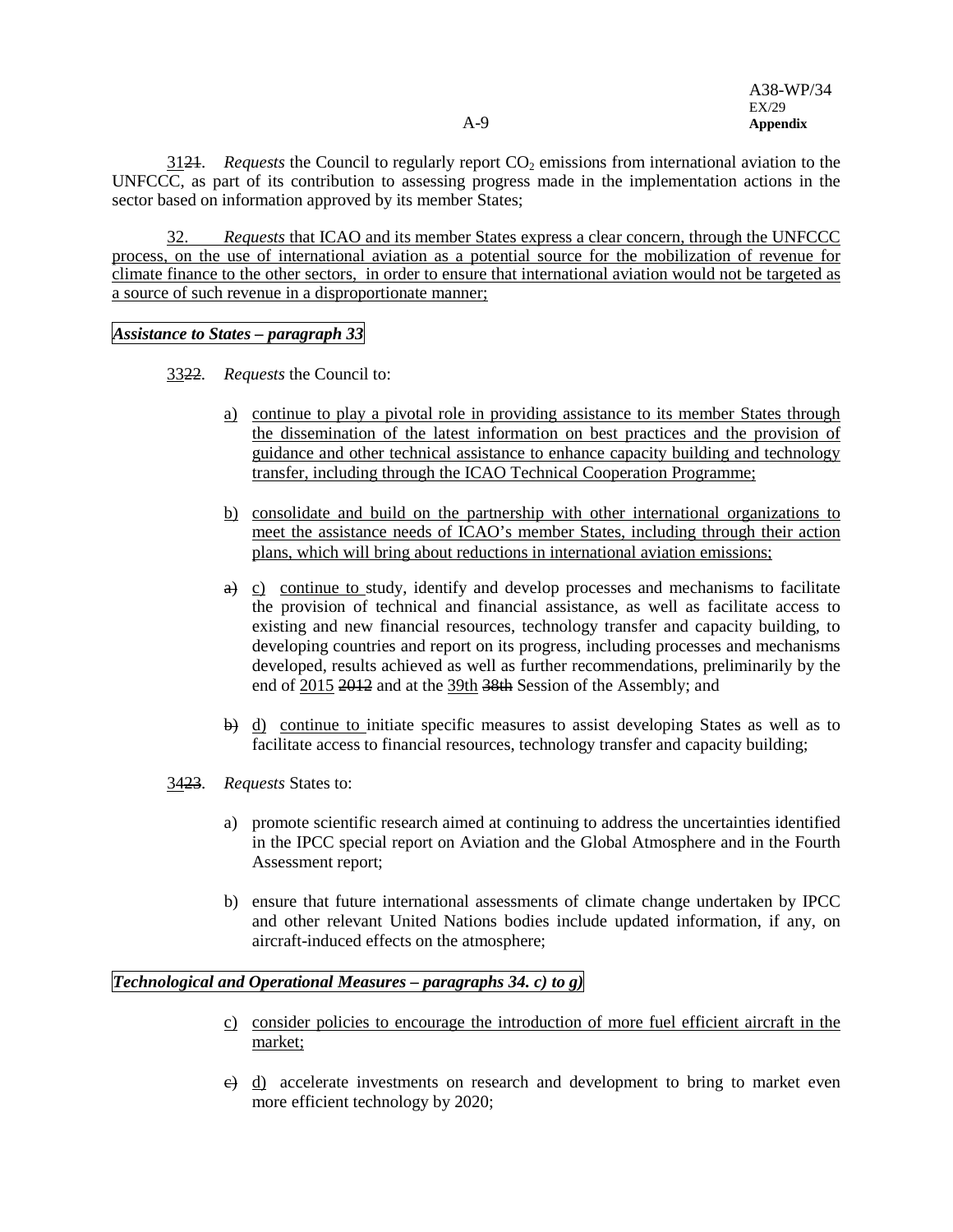- d) e) accelerate the development and implementation of fuel efficient routings and procedures to reduce aviation emissions;
- $\frac{e}{f}$  f) accelerate efforts to achieve environmental benefits through the application of satellite-based technologies that improve the efficiency of air navigation and work with ICAO to bring these benefits to all regions and States, taking into account the Aviation System Block Upgrades (ASBUs) strategy;
- $\oplus$  g) reduce legal, security, economic and other institutional barriers to enable implementation of the new ATM operating concepts for the environmentally efficient use of airspace;

#### *Sustainable Alternative Fuels – paragraphs 34. h) to l)*

- g) develop policy actions to accelerate the appropriate development, deployment and use of sustainable alternative fuels for aviation;
- h) work together through ICAO and other relevant international bodies, to exchange information and best practices; and
- i) consider measures to support sustainable aviation alternative fuels research and development, investments in new feedstock cultivations and production facilities, as well as incentives to stimulate commercialisation and use of sustainable alternative fuels for aviation to accelerate the reduction of aviation CO<sub>2</sub> emissions;
- h) set a coordinated approach in their national administrations in order to develop policy actions to accelerate the appropriate development, deployment and use of sustainable alternative fuels for aviation, in accordance with their national circumstances;
- i) consider measures to support research and development as well as processing technology and feedstock production in order to decrease costs and support scale-up of sustainable production pathways up to commercial scale;
- j) recognize existing approaches to assess the sustainability of all alternative fuels in general, including those for use in aviation which should:
	- 1) achieve net GHG emissions reduction on a life cycle basis, compared to conventional jet fuel;
	- 2) respect the areas of high importance for biodiversity, conservation and benefits for people from ecosystems, in accordance with international and national regulations;
	- 3) contribute to local social and economic development, and competition with food and water should be avoided;
- k) adopt measures to ensure the sustainability of alternative fuels for aviation, building on existing approaches or combination of approaches, and monitor, at a national level, the sustainability of the production of alternative fuels for aviation;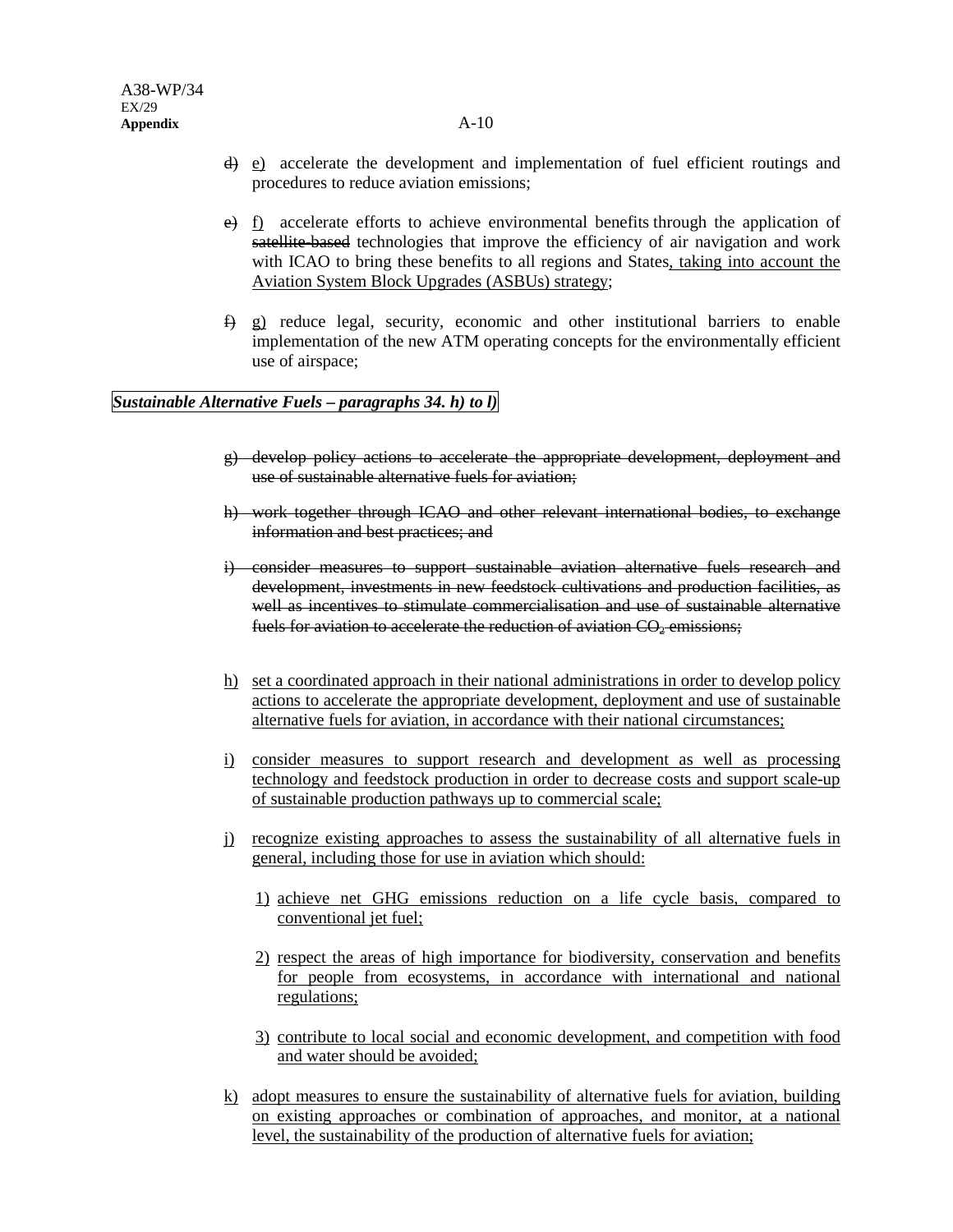- l) work together through ICAO and other relevant international bodies, to exchange information and best practices, including on the sustainability of alternative fuels for aviation;
- 3524. *Requests* the Council to:
	- a) continue to develop and keep up-to-date the guidance for member States on the application of policies and measures aimed at reducing or limiting the environmental impact of emissions from international aviation, and conduct further studies with respect to mitigating the impact of international aviation on climate change;
	- b) encourage States to cooperate in the development of predictive analytical models for the assessment of aviation impacts;
	- c) continue evaluating the costs and benefits of the various measures, including existing measures, with the goal of addressing aircraft engine emissions in the most costeffective manner, taking into account the interests of all parties concerned, including potential impacts on developing world;
	- d) provide the necessary guidance and direction to ICAO's Regional Offices to assist member States with studies, evaluations and development of procedures, in collaboration with other States in the region, to limit or reduce GHG emissions on a global basis and work together collaboratively to optimize the environmental benefits that can be achieved through their various programmes;

# *Technological and Operational Measures – paragraphs 35. e) to i)*

- e) develop a global  $CO<sub>2</sub>$  Standard for aircraft aiming to finalize analyses by late 2015 and adoption by the Council in 2016 aiming for 2013;
- f) further elaborate on relevant fuel efficiency metrics, including for international business aviation, and develop and update medium and long term technological and operational goals for aircraft fuel burn;
- g) encourage member States and invite industry to actively participate in further work on sustainable alternative fuels for aviation;
- h) work with financial institutions to facilitate access to financing infrastructure development projects dedicated to sustainable aviation alternative fuels and incentives to overcome initial market hurdles; *{ moved to paragraph 35. m) }*
- i) g) continue to develop the necessary tools to assess the benefits associated with ATM improvements, and maintain and update intensify its efforts on the development of new guidance on ATM improvements and other operational measures to reduce international aviation emissions;
- $\ddot{\theta}$  h) implement an emphasis on increasing fuel efficiency in all aspects of the ICAO's Global Air Navigation Plan, and encourage States and stakeholders to develop air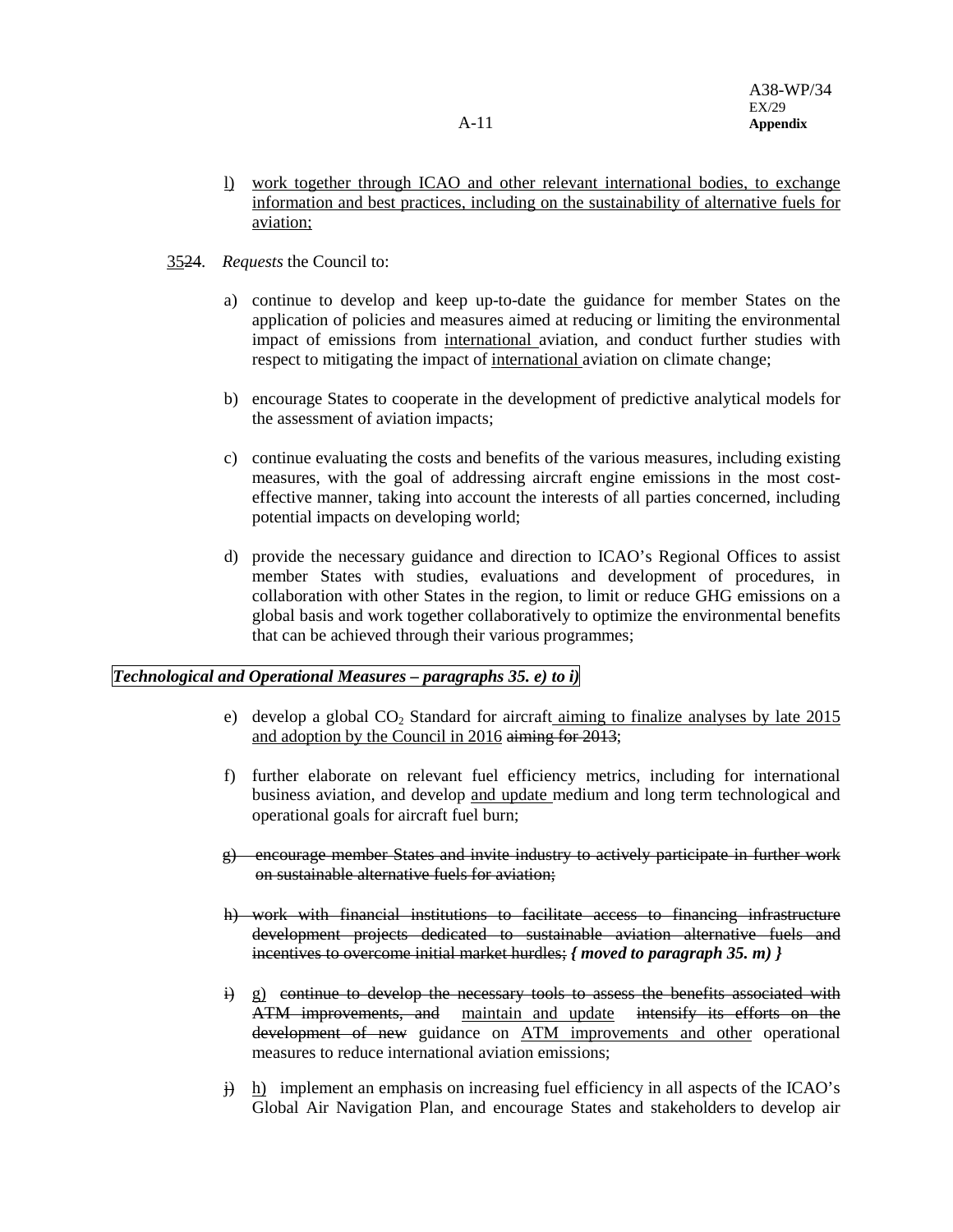traffic management that optimize environmental benefits and to promote and share best practices applied at airports in reducing the adverse effects of GHG emissions of civil aviation;

i) continue to develop and update the necessary tools and guidance to assess the benefits associated with ATM improvements, and assess the environmental benefits associated with the implementation of the Aviation System Block Upgrades (ASBUs) strategy;

## *Sustainable Alternative Fuels – paragraphs 35. j) to m)*

- j) encourage member States and invite industry, financial institutions and other international organizations to actively participate in exchange of information and best practices and in further work under ICAO on sustainable alternative fuels for aviation;
- k) continue to maintain the ICAO Global Framework for Aviation Alternative Fuels (GFAAF);
- l) collect information on progress of alternative fuels in aviation, including through States' action plans, to give a global view of the future use of alternative jet fuels and to account for changes in life cycle GHG emissions in order to assess progress toward achieving global aspirational goals;
- m) work with financial institutions to facilitate access to financing infrastructure development projects dedicated to sustainable aviation alternative fuels and incentives to overcome initial market hurdles;
- k) identify appropriate standard methodologies and a mechanism to measure/estimate, monitor and verify global GHG emissions from international aviation, and States support the work of ICAO on measuring progress through the reporting of annual data on traffic and fuel consumption; *{ moved to paragraph 29. }*
- l) request States to continue to support the efforts of ICAO on enhancing the reliability of measuring/estimating global GHG emissions from international aviation; *{ moved to paragraph 30. }*
- m) undertake a study on the possible application of CDM of the Kyoto Protocol to international aviation;
- n) monitor and disseminate relevant information on the potential impacts of climate change on international aviation operations and related infrastructure, in cooperation with other relevant international organizations and the industry; and
- o) continue to cooperate with the Climate Neutral UN initiative, remain at the forefront of developing methods and tools for quantifying aviation's GHG emissions with respect to the initiative, and further develop and implement the strategy for reducing GHG emissions and enhancing in-house sustainability management practices of the Organization.